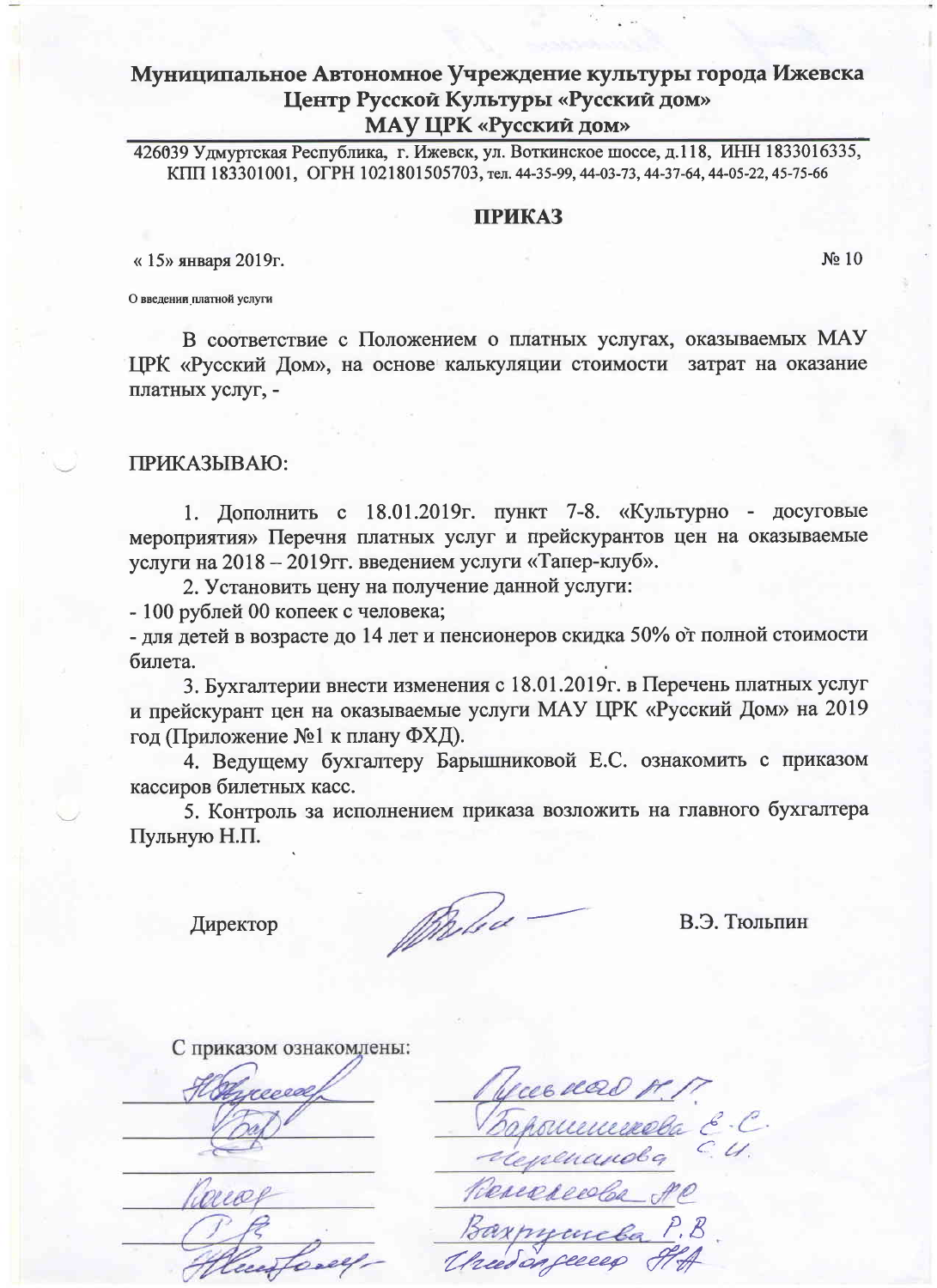426039 Удмуртская Республика, г. Ижевск, ул. Воткинское шоссе, д.118, ИНН 1833016335, КПП 183301001, ОГРН 1021801505703, тел. 44-35-99, 44-03-73, 44-37-64, 44-05-22, 45-75-66

#### **ПРИКАЗ**

« 29» января 2019г.

No 13

О введении ішатной услуги

В соответствие с Положением о платных услугах, оказываемых МАУ ЦРК «Русский Дом», на основе калькуляции стоимости затрат на оказание платных услуг, -

## ПРИКАЗЫВАЮ:

1. Дополнить с 01.02.2019г. пункт 7-8. «Культурно - досуговые мероприятия» Перечня платных услуг и прейскурантов цен на оказываемые услуги на 2018 - 2019гг. введением услуги «Шахматный турнир».

2. Установить цену на получение данной услуги:

- 50 рублей 00 копеек с человека.

3. Бухгалтерии внести изменения с 01.02.2019г. в Перечень платных услуг и прейскурант цен на оказываемые услуги МАУ ЦРК «Русский Дом» на 2019 год (Приложение №1 к плану ФХД).

4. Ведущему бухгалтеру Барышниковой Е.С. ознакомить с приказом кассиров билетных касс.

5. Контроль за исполнением приказа возложить на главного бухгалтера Пульную Н.П.

Директор

Marca co

В.Э. Тюльпин

С приказом ознакомлены:

neocead M. M.<br>Theminoba E.C. reed on greece of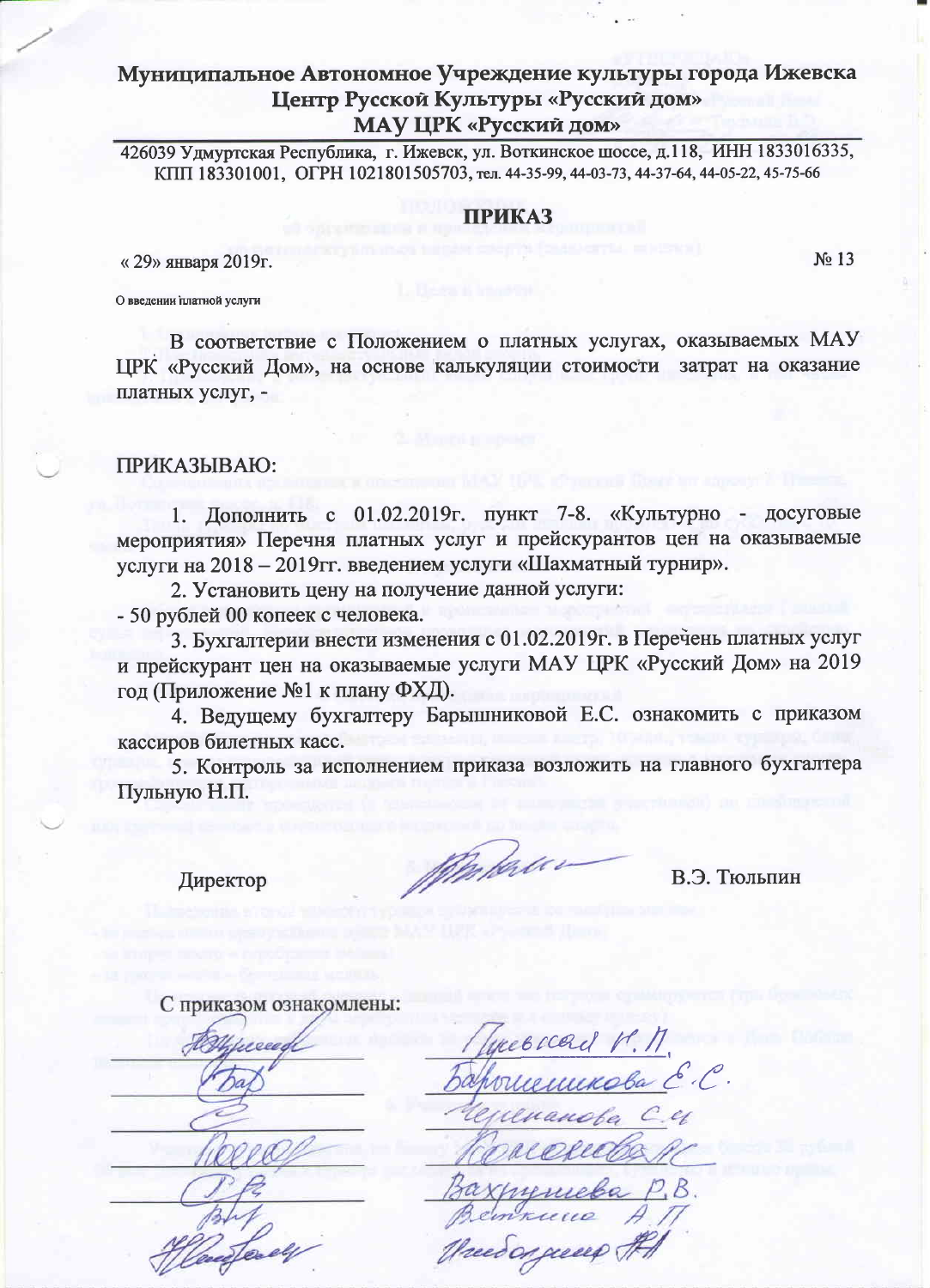426039 Удмуртская Республика, г. Ижевск, ул. Воткинское шоссе, д.118, ИНН 1833016335, КПП 183301001, ОГРН 1021801505703, тел. 44-35-99, 44-03-73, 44-37-64, 44-05-22, 45-75-66

#### **ПРИКАЗ**

« 28» февраля 2019г.

 $N<sub>2</sub> 18$ 

О введении платной услуги

В соответствие с Положением о платных услугах, оказываемых МАУ ЦРК «Русский Дом», на основе калькуляции стоимости затрат на оказание платных услуг. -

#### ПРИКАЗЫВАЮ:

1. Дополнить с 01.03.2019г. пункт 6. «Мастер-классы» Перечня платных услуг и прейскурантов цен на оказываемые услуги на 2018 - 2019гг. введением услуги «Мастер - класс «Стрит - Арт»».

2. Установить цену на получение данной услуги:

- 300 рублей 00 копеек с человека.

3. Бухгалтерии внести изменения с 01.03.2019г. в Перечень платных услуг и прейскурант цен на оказываемые услуги МАУ ЦРК «Русский Дом» на 2019 год (Приложение №1 к плану ФХД).

4. Ведущему бухгалтеру Барышниковой Е.С. ознакомить с приказом кассиров билетных касс.

5. Контроль за исполнением приказа возложить на главного бухгалтера Пульную Н.П.

Mobile -

В.Э. Тюльпин

Директор

С приказом ознакомлены:

**PERT** 

Пулькая Н. П.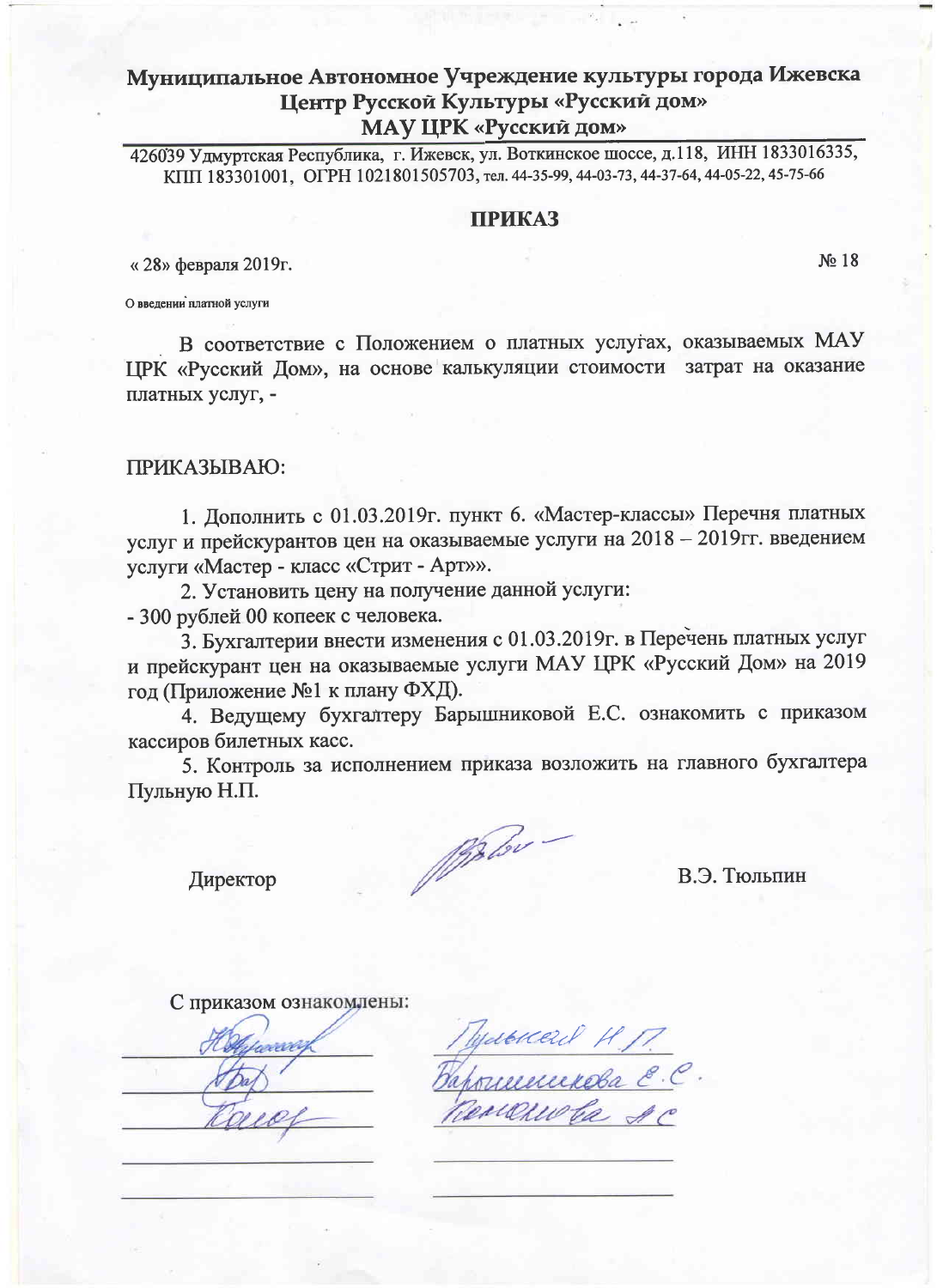# Муниципальное Автономное Учреждение культуры города Ижевска

# Центр Русской Культуры «Русский Дом» МАУ ЦРК «Русский Дом»

426039 Удмуртская Республика, г. Ижевск, ул. Воткинское шоссе, д.118, ИНН 1833016335. КПП 184001001, ОГРН 1021801505703, тел. 44-35-99, 44-03-73, 44-37-64, 44-05-22, 45-75-66

## **ПРИКАЗ**

«18» марта 2019 г.

# Об изменениях в прейскурант цен

В соответствие с Положением о платных услугах, оказываемых МАУ ЦРК «Русский Дом», на основании калькуляций стоимости затрат на оказание платных услуг,-

# ПРИКАЗЫВАЮ:

- 1. Увеличить стоимость платных услуг с 19.03.2019 года на проведение мастер-классов и проведение культурно-досуговых программ. (Приложение к приказу)
- 2. Внести изменения с 19.03.2019 года в Перечень платных услуг и прейскурантов цен на оказываемые услуги Муниципального автономного учреждения культуры города Ижевска «Центр русской культуры «Русский Дом» на 2019 год: в пункт 6. Мастер-классы и пункт 7-8. Культурно-досуговые мероприятия.
- 3. Всем службам ознакомиться с новыми ценами на платные услуги и использовать в работе.
- 4. Контроль за исполнением настоящего приказа возложить на главного бухгалтера организации Пульную Н.П.

Директор МАУ ЦРК «Русский Дом»

John Cale vive

В.Э.Тюльпин

No 25

С приказом ознакомлены:

reonair H. P. L. C.